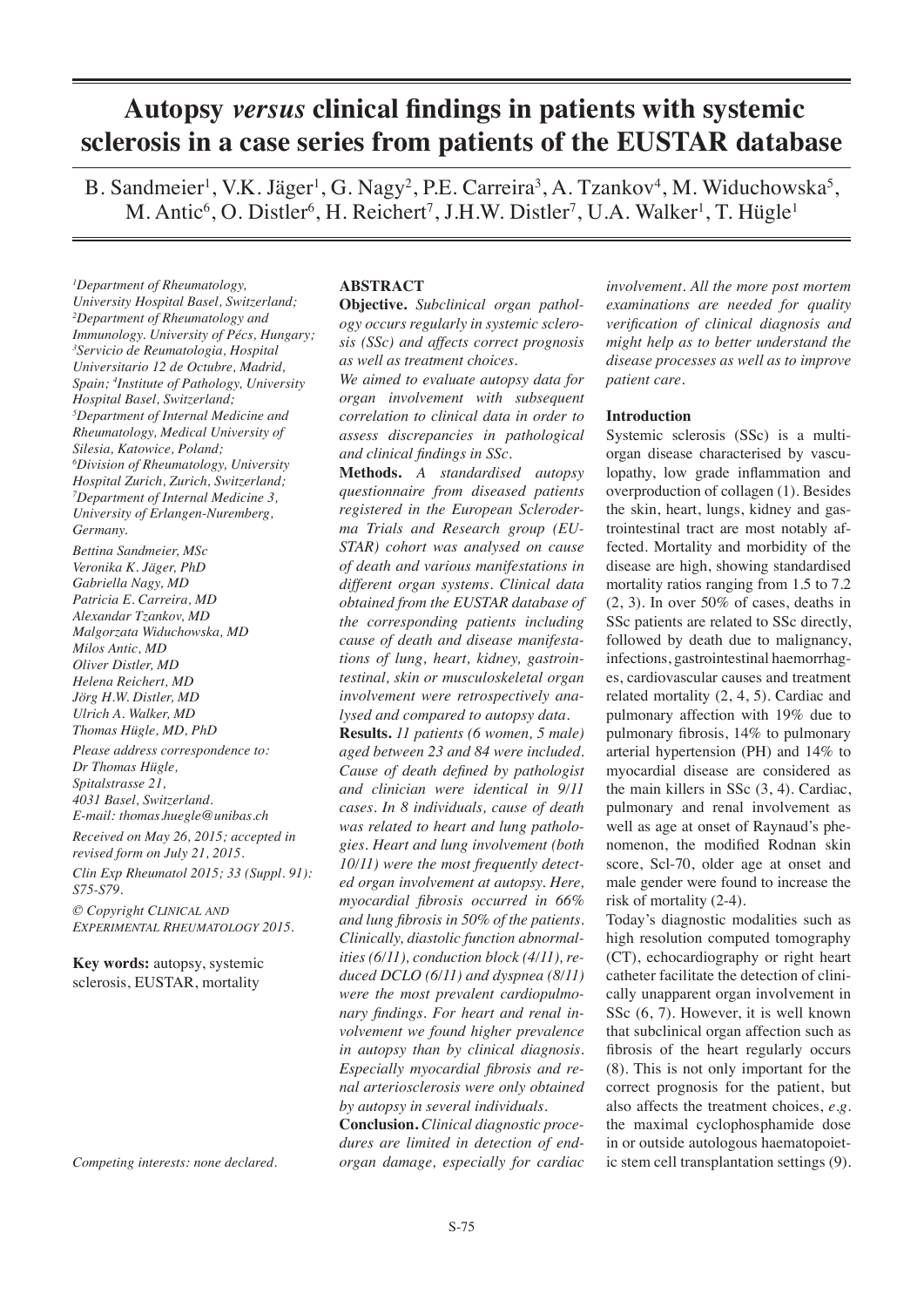#### **Autopsy in EUSTAR patients / B. Sandmeier et al.**

Autopsy is an essential tool for quality verification of clinical diagnosis as well as treatment evaluation (10, 11). Unfortunately, autopsies are performed less frequently (10).

In general, discrepancies between clinical and autopsy results focusing on main diagnosis and on cause of death were described in the past (10, 12, 13) with discrepancy rates for cause of death up to 63% (13) and for main diagnosis up to 33.6% (12).

In this study, we investigated autopsy results obtained by a comprehensive questionnaire in SSc patients registered in the European Scleroderma Trials and Research (EUSTAR) database and compared them to their clinical data both describing cause of death and non-fatal SSc-related comorbidities.

## **Patients and methods**

In July 2014, the EUSTAR database was reviewed for deceased SSc patients. The structure and content of the dataset is described elsewhere (14). All participating centres were invited to fill out a standardised autopsy questionnaire (supplementary data) for patients who underwent autopsy. The questionnaire assessed various organ systems as well as cause of death declared by pathologist and clinician and whether the death was related to SSc.

Clinical information was obtained from the database and included disease manifestations of lung, heart, kidney, gastrointestinal, skin or musculoskeletal organ involvement.

Returned autopsy surveys we compared with the corresponding clinical data from the EUSTAR database. Dyspnea was defined as New York Heart Association (NYHA) Grade 3 or 4, arterial hypertension as blood pressure >140mmHg systolic or >90mmHg diastolic. Pulmonary fibrosis was diagnosed by CT. Lung restriction was defined as vital capacity <80%. PH (defined as systolic pulmonary artery pressure >40 mmHg), diastolic dysfunction and reduced left ventricular ejection fraction

(LVEF) were diagnosed according to echocardiographic results.

#### **Results**

### *Patients*

We received autopsy reports from eleven patients, who deceased between 2007 and 2014. Six patients were female and five male. Eight suffered from diffuse (dcSSc) and three from limited SSc (lcSSc). Three patients underwent prior haematopoietic stem cell transplant (HSCT), one had received lung transplant. All except one patient fulfilled the former ACR criteria. Other demographic features can be seen in Table I.

## *Cause of death*

Cause of death defined by pathologist and clinician were identical in nine out of eleven cases (Table I). In one case, the final cause of death remained undetermined by pathologist because of missing histological data, in one case cause of death was not reported in the survey. Seven deaths were defined as SSc-relat-

**Table I.** Demographic and serological characteristics, treatment and cause of death of the 11 patients included from the EUSTAR database.

| Patient                          | 1                                     | 2                             | 3                     | $\overline{4}$        | 5                                                               | 6                                  | $\overline{7}$           | 8                   | 9                                    | 10                                                               | 11                                         |
|----------------------------------|---------------------------------------|-------------------------------|-----------------------|-----------------------|-----------------------------------------------------------------|------------------------------------|--------------------------|---------------------|--------------------------------------|------------------------------------------------------------------|--------------------------------------------|
| Age at death (years)             | 67                                    | 57                            | 68                    | 27                    | 45                                                              | 23                                 | 65                       | 50                  | 70                                   | 57                                                               | 84                                         |
| Sex                              | Female                                | Male                          | Female                | Female                | Male                                                            | Male                               | Male                     | Female              | Female                               | Female                                                           | Male                                       |
| Clinical subtype                 | Diffuse                               | Diffuse                       | Diffuse               | Diffuse               | Diffuse                                                         | Diffuse                            | Diffuse                  | Diffuse             | Limited                              | Limited                                                          | Limited                                    |
| Autoantibodies +                 | ANA,<br>Anti-Scl-70                   | ANA,<br>Anti-Scl-70           | ANA,<br>Anti-Scl-70   | nd                    | <b>ANA</b>                                                      | ANA,<br>Anti-Scl-70                | <b>ANA</b>               | ANA,<br>Anti-Scl-70 | ANA,<br><b>ACA</b>                   | ANA,<br><b>ACA</b>                                               | ANA,<br><b>ACA</b>                         |
| Age at onset of RP               | 65                                    | 53                            | 57                    | 24                    | 45                                                              | 22                                 | 31                       | 19                  | 64                                   | 35                                                               | 72                                         |
| Age at onset of non-RP           | 67                                    | 53                            | 57                    | 24                    | 44                                                              | 22                                 | 30                       | 25                  | 64                                   | 28                                                               | 82                                         |
| Medication                       | Pred, NSAID,<br>DIU, CCI,<br>$ACE-I$  | ND                            | ND                    | MYC.<br><b>INN</b>    | PPI, CCI,<br>antiplatelet-<br>aggregant                         | PPI. CCI                           | N <sub>D</sub>           | ND                  | ND                                   | Pred, AZA,<br>ERA,<br>PDE-5-I,<br>PGI <sub>2</sub> ,<br>PPI, DIU | <b>ND</b>                                  |
| Other treatment                  | <b>HSCT</b>                           |                               |                       |                       | <b>HSCT</b>                                                     | <b>HSCT</b>                        |                          |                     |                                      | Lung Tx                                                          |                                            |
| Cause of death<br>by pathologist | Cardio-<br>pulmonary<br>insufficiency | Diffuse<br>alveolar<br>damage | Pulmonary<br>fibrosis | Cardiac<br>tamponade  | pulmonary<br>oedema,<br>pericarditis<br>myocardial<br>ischaemia | Pneumonia, Myocardial<br>ischaemia | Cerebral<br>bleeding     | ND                  | <b>ALS</b><br>ventilatory<br>failure | Diffuse<br>alveloar<br>damage                                    | Not<br>determined<br>histologically        |
| by clinician                     | Cardio-<br>pulmonary<br>insufficiency | Pulmonary<br>infection        | Pulmonary<br>fibrosis | Cardiac<br>tamponade* | insufficiency insufficiency                                     | Multiorgan Myocardial              | Cerebral<br>bleeding     | ND                  | failure                              | ALS with Aspiration<br>ventilatory pneumonia<br>and sepsis       | Pulmonary<br>oedema/<br>cardiac<br>failure |
| Death due to SSc                 |                                       |                               |                       |                       |                                                                 |                                    |                          |                     |                                      |                                                                  |                                            |
| by pathologist                   | $+$                                   | $+$                           | $+$                   |                       | $+$                                                             | $+$                                | ÷,                       | ND                  |                                      |                                                                  | <b>ND</b>                                  |
| by clinician                     | $+$                                   | $+$                           | $+$                   |                       | $+$                                                             | $+$                                | $\overline{\phantom{0}}$ | $+$                 | $\overline{\phantom{0}}$             | $+$                                                              | $\qquad \qquad -$                          |

ACA: anticentromere antibodies; ACE-I: angiotensin-converting-enzyme inhibitor; ALS: amyotrophic lateral sclerosis; ANA: antinuclear antibodies; ARC: American College of Rheumatology; AZA: azathioprine; CCI: calcium channel blockers; DIU: diuretics; ERA: endothelin receptor antagonist; HSCT: hematopoietic stem cell transplantation; INN: imatinib; MYC: mycophenolate; ND: no data available; NSAID: nonsteroidal anti-inflammatory drug; PDE-5-I: phosphodiesterase type 5 inhibitor; PGI2: prostacyclin; PPI: proton pump inhibitors; Pred: prednisone; RP: raynaud's phenomenon; SSc: systemic sclerosis; Tx: transplant; + ever reported; \* after pericardial puncture.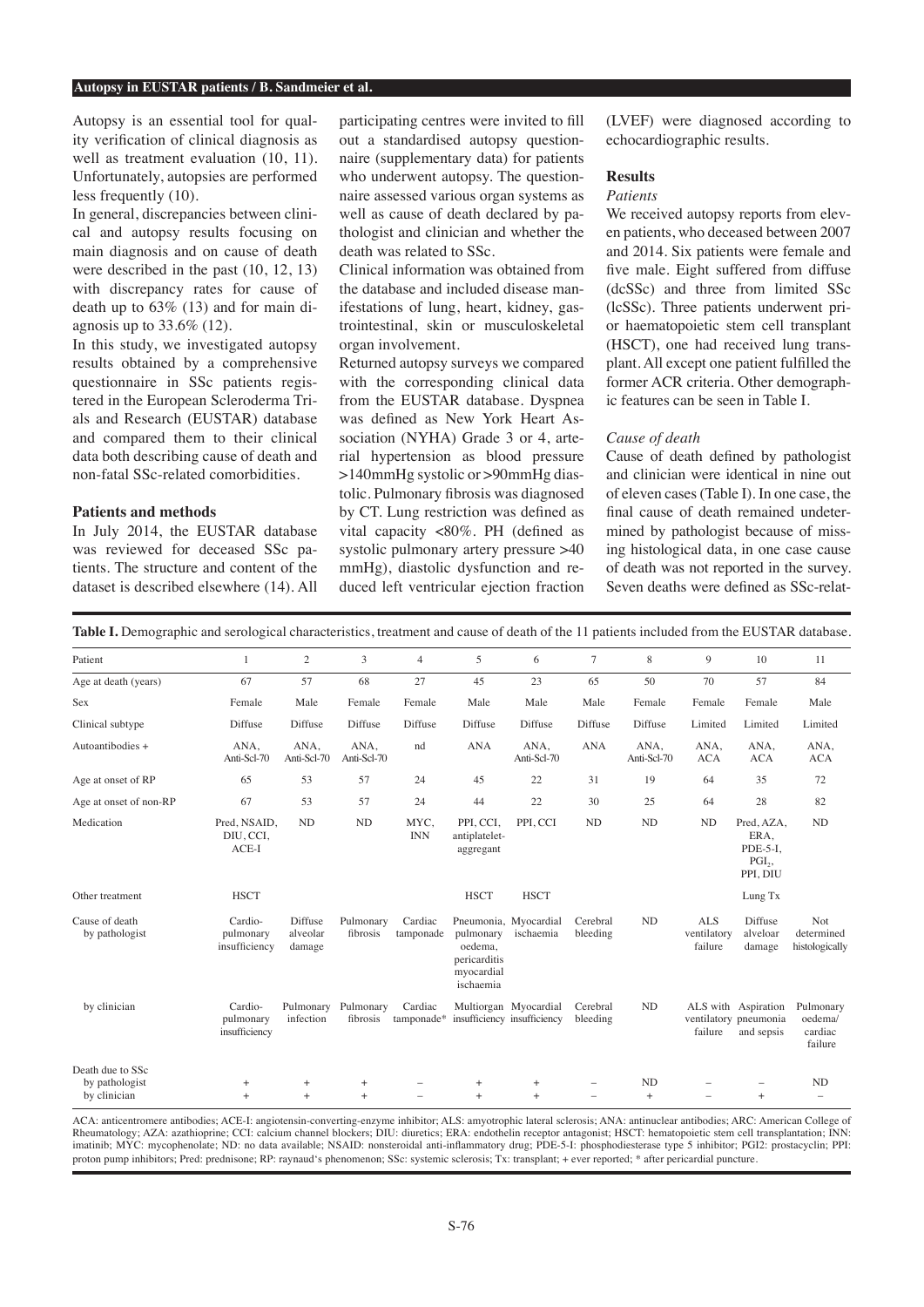ed by the clinician, whereas only five deaths were classified as SSc-related by the pathologist after autopsy. In two cases, no statement of pathologists was given and in one case there was a dissent. In the patient, who underwent prior lung transplantation, the clinician referred aspiration pneumonia due to SSc with subsequent sepsis, whereas respiratory distress syndrome/diffuse alveolar damage related to the lung transplant was diagnosed by the pathologist. SSc-related causes of death reported by the pathologist were cardiopulmonary insufficiency, myocardial ischaemia, subacute diffuse alveolar damage, bilateral bronchopneumonia in combination with myocardial ischaemia and usual interstitial pneumonia. The four non-SSc-related deaths were postinterventional cardiac tamponade, cerebral bleeding, amyotrophic lateral sclerosis with ventilatory failure and respiratory insufficiency secondary to cardiac failure. Three of the patients, who died from SSc-related complications, deceased after haematopoietic stem cell transplantation (HSCT).

## *Organ manifestations*

Data for organ weights were available in seven autopsy reports: Heart weight ranged from 270g to 630g (normal male 280–340g, female 230–280g), thus in all except one patient the heart weight was increased. Lung weight reported in four patients ranged from 450g to 800g (normal 500g). The kidneys' weight ranged from 100g to 206g (normal 120–200g) and was only marginally elevated in one patient. The liver weight ranged from 1150g to 2222g (normal 1400–1600g), and the spleen weight from 138g to 430g (normal 150–200g), indicating regular hypertrophy of both organs. Musculoskeletal and gastrointestinal organ affection by SSc were more frequently diagnosed clinically, whereas heart and kidney damage was more often detected in autopsy (Fig. 1). Lung damage was equally well diagnosed by

the clinician and pathologist. *Heart*. In ten out of eleven autopsy reports ≥1 pathological cardiac finding was reported. Myocardial fibrosis and coronary arteriosclerosis (both in 5 out of 11 patients) were most frequently

## Organ manifestations



Fig. 1. Relative occurrence of different organ involvement related to those patients for who data on at least one symptom of the particular organ system were available.

detected. 3/5 patients with myocardial fibrosis also suffered from coronary arteriosclerosis and 4/5 from generalised atherosclerosis at autopsy. Clinically only 3/6 patients with myocardial fibrosis had conduction block or diastolic failure and only one of the patients suffered from palpitations. Autopsy revealed cor pulmonale in two patients. Both of them also had interstitial lung fibrosis and PH was previously diagnosed by the clinician.

None of the three cases of pericardial effusion at autopsy was diagnosed clinically. All three of them also had pleural effusion, potentially indicating a right heart dysfunction as underlying cause of pericardial effusion. The cause of death of those three was cardiopulmonary insufficiency in two cases and diffuse alveolar damage in one case.

Data for left and right ventricle wall thicknesses were reported for four patients and ranged from 4 to 18mm (normal 8–12mm) and from 1 to 5mm (normal 3–5mm), respectively. The patient with 18 mm left ventricular-wall thickness clinically suffered from diastolic dysfunction, conduction block and coronary arteriosclerosis.

*Lung*. In 10/11 autopsy reports,  $\geq 1$ pathological pulmonary finding was described. Five autopsy reports indicated interstitial lung fibrosis. All of them were also diagnosed clinically. In one case, lung fibrosis diagnosed by CT was not confirmed at autopsy. Except one, all patients with lung fibrosis suffered from dyspnea, whereas reduced DLCO and lung restrictive defect were reported in only three cases. Conversely, three patients with reduced DLCO did not have lung fibrosis but PH, lung oedema or pleural effusion at autopsy. Restrictive pulmonary defects in the absence of fibrosis were diagnosed clinically in two further patients; one had pleural adhesions and the other amyotrophic lateral sclerosis.

Pulmonary oedema at autopsy was detected in five patients. All of those had myocardial, pericardial or endocardial SSc involvement. He deceased because of cerebral bleeding. Pleural effusion was described in five autopsies, in three cases, pericardial effusion was detected. Bronchiectasis, emphysema, lung infarction or bronchial congestion was not reported at autopsy.

*Gastrointestinal tract (GIT).* Oesophageal abnormalities were described in three autopsy reports. Two patients had oesophageal fibrosis either alone or in combination with oesophageal ulceration. In the remaining eight autopsy reports, no oesophageal abnormalities such as muscle atrophy or Barrett's metaplasia were described. All three patients with oesophageal pathologies suffered from symptoms. 4 other patients, who had oesophageal symptoms did not show any oesophageal findings at autopsy. Only one autopsy report indicated muscle atrophy of the small and large intestine in an asymptomatic patient affected by amyotrophic lateral sclerosis (ALS). On the other hand, five patients, who suffered from intestinal symptoms had no abnormal finding at autopsy.

*Kidney.* Autopsy revealed pathological findings in 4 cases. In two patients with reduced kidney size and intimal thickening respectively, proteinuria was described clinically. In the other two patients with renal arteriosclerosis and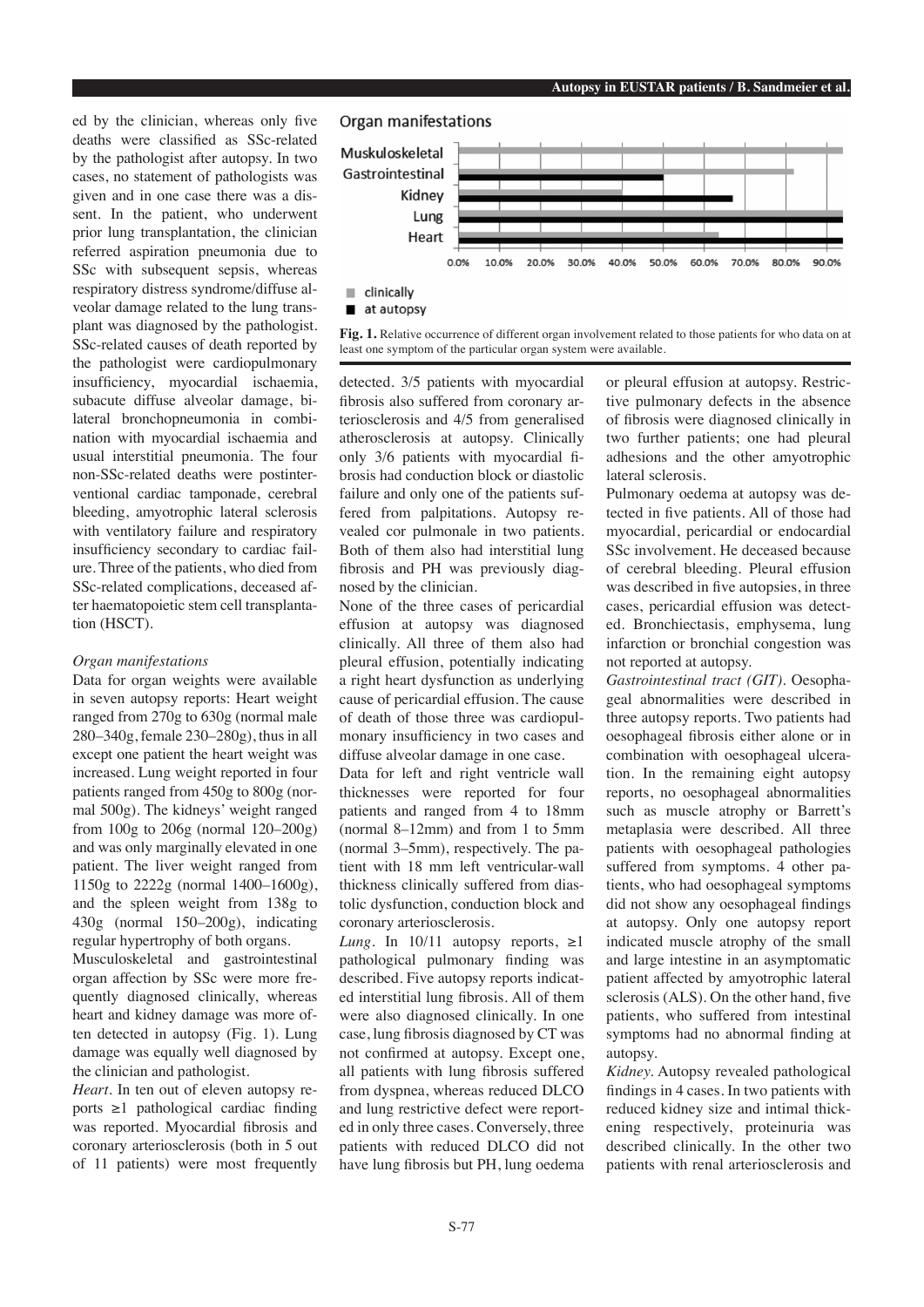#### **Autopsy in EUSTAR patients / B. Sandmeier et al.**



Pulmonary manifestations





kidney hypertrophy, no pathological clinical data was reported. Interestingly, the only patient who presented with acute renal failure had no pathological renal finding at autopsy. Glomerulonephritis, interstitial nephritis or other kidney changes were not reported.

*Malignancies.* Two autopsy reports described malignancies. In one case, an incidental papillary carcinoma of the gallbladder and benign leiomyoma of uterus were found. In the other patient, a clinically silent adenocarcinoma in the mesentery of unknown primary site was detected.

*Other findings.* In one autopsy, pathologic bone marrow changes were described. This patient died one day after HSCT. Cerebral lesions were found in three autopsies showing oedema, anoxic-ischaemic encephalopathy and amyotrophic lateral sclerosis lesions, respectively. Three patients had thyroid fibrosis. In contrast, arteritis, pancreatic fibrosis, skeletal muscle atrophy, adrenal atrophy, spleen or brain involvement were not observed.

## **Discussion**

In this study, we compared the results of autopsy findings in patients with SSc with clinical data obtained before death in the setting of the EUSTAR database. In several individuals, end organ damage of SSc, notably myocardial fibrosis was only found at autopsy, but not clinically. This is important as it shows that despite modern diagnostic tools, occult organ affection in SSc is still frequent.

This is in line with other studies *e.g.* showing myocardial SSc involvement in 80–90% of patients (15), often despite normal ECG and normal left ventricular systolic function. SSc-associated vasculopathy with concentric intimal hypertrophy and myocardial fibrosis can be seen in heart biopsies of SSc patients despite normal left ventricular function. Thus, more sophisticated cardiac imaging procedures such

as Doppler or MRI as well as biopsies of lung and heart might be warranted in patients with SSc (16). On the other side, diagnostic sensitivity of endomyocardial biopsy has been reported to be of limited value due to sampling error and invasiveness (17). Non-invasive diagnostic procedures for the detection of heart fibrosis are attractive. Unfortunately, neither cardiac symptoms nor ECG or heart echography consequently predicted heart fibrosis in the here reported patients. Other reports indicate similar findings with left ventricular systolic dysfunction being a rare finding in SSc patients, with only 5% of patients affected by reduced EF (18). Conversely, diastolic dysfunction as detected here in 5/11 patients was higher than reported in the EUSTAR database (17.4%) (19) and likely due to patient selection. According to other studies, 24-hour monitoring or exercise ECG, both not obtainable in this study, seem more appropriate to detect conduction system abnormalities and arrhythmias compared to conventional ECG (20).

Interstitial lung fibrosis in this study was encountered in 45% of the patients, which is similar to previous reports (21, 22). Also similar to other studies, in the case series here, dyspnea predicted lung fibrosis in 100% but was unspecific as symptom as it might be related to pulmonary vascular disease, cardiac involvement or musculoskeletal involvement of the patients (23).

The cause of death in this case series was mostly related to SSc-associated heart and lung pathologies, which is also in line with previous studies (4, 5). In a few cases, there was a dissent between clinician and pathologist whether pneumonia or structural lung damage due to SSc caused death. Undiagnosed pneumonia in a multi-morbid patient, as it occurred in two patients in this study, might have fatal consequences. As a complex multi-system disease, discrepancies up to 63% between the treating physician and pathologist for the cause of death are not uncommon in SSc patients (13). One reason for this might be the fact that vascular events occurring in SSc patients are typically multifactorial, notably in the presence of cardiovascular risk factors. Potentially, it might be use